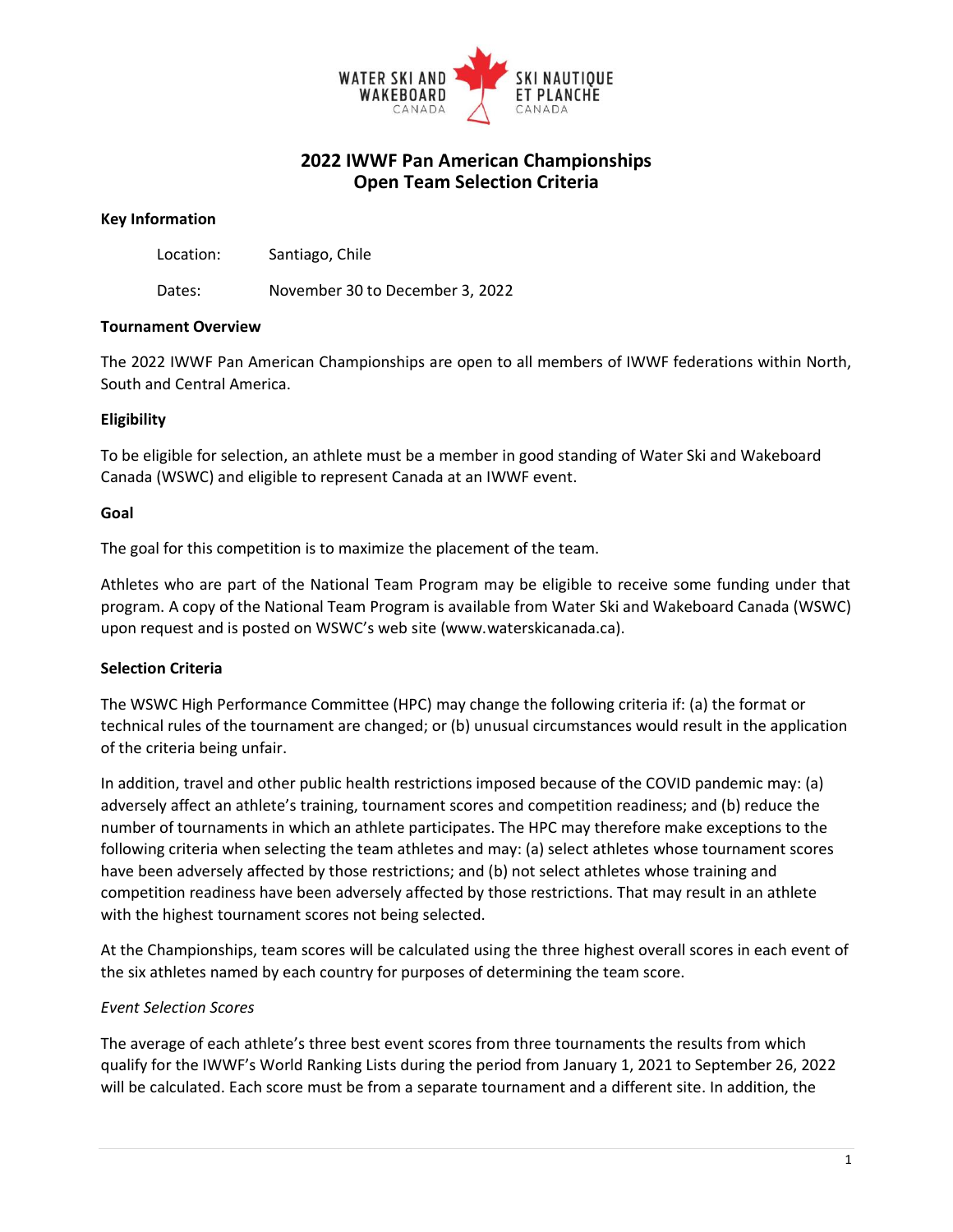

three scores must be one of the combinations from the three eligibility periods set out in the following table.

| <b>Eligibility Period 1</b><br>June 28 to September 26, 2022 | <b>Eligibility Period 2</b><br>January 1 to June 27, 2022 | <b>Eligibility Period 3</b><br>January 1 to December 31, 2021 |
|--------------------------------------------------------------|-----------------------------------------------------------|---------------------------------------------------------------|
| 3 scores                                                     | 0 scores                                                  | 0 scores                                                      |
| 2 scores                                                     | 1 score                                                   | 0 scores                                                      |
| 2 scores                                                     | 0 scores                                                  | 1 score                                                       |
| 1 score                                                      | 2 scores                                                  | 0 scores                                                      |
| 1 score                                                      | 1 score                                                   | 1 score                                                       |

Each athlete's three score average in each event will be converted to overall points using the IWWF overall formulas set out below to determine the athlete's Event Selection Score in that event.

The 1,000 point score to be used for each event in the overall formulas will be the average of the scores of the top three athletes in each event listed on the IWWF World Ranking List whose scores the HPC anticipates will be used in determining the other countries' team scores at the Championships. Those average scores will be set out in the Benchmark Score table below. The HPC may change the Benchmark Scores if the athletes from the other participating countries who enter the Championships are different from the athletes the HPC anticipates. When the Benchmark Scores are determined (and if any scores are later changed), the Benchmark Score table below will be updated and a revised 2022 IWWF Pan American Championships Open Team Selection Criteria will be posted on WSWC's website.

#### *Selection Parameters*

The following parameters will be used to select six athletes for the Open Team:

- (a) there may be no more than four athletes of one gender;
- (b) the third highest Event Selection Score of the previously selected athletes will be used to determine if another athlete's Event Selection Score can improve the team score;
- (c) the HPC may select an athlete to provide a backup score even if:
	- (i) that athlete's Event Selection Score is lower; and
	- (ii) another unselected athlete's Event Selection Score is higher;

than the third highest Event Selection Score of the previously selected athletes.

#### *Selection of Alternates*

The HPC may name up to two alternates to the six athletes selected to the team based on the selection parameters above. The alternates may be selected at the time the six athletes are selected or may be selected at a later date.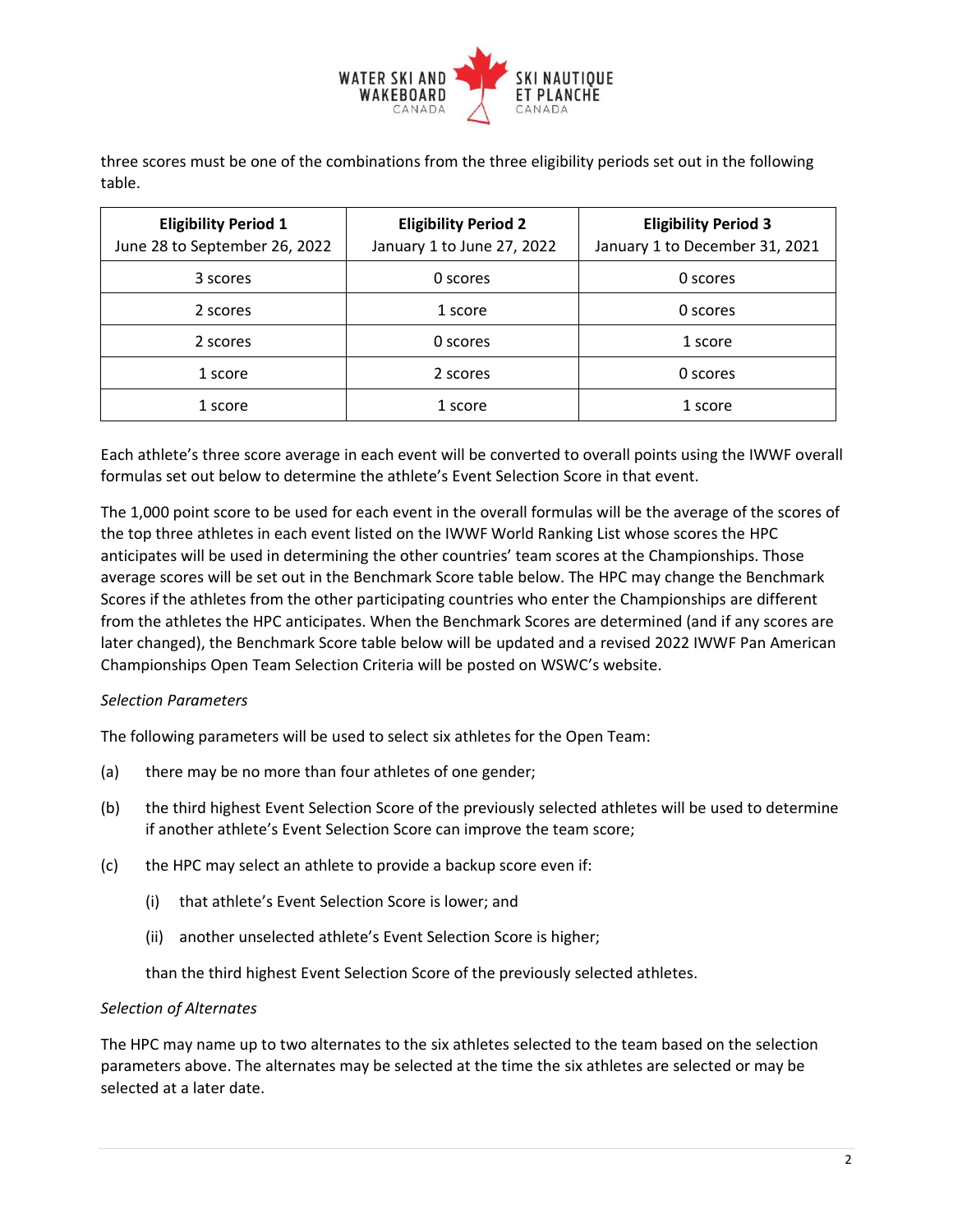

## *Competition Readiness*

The HPC may disqualify an athlete from being considered for selection to the team or remove an athlete after selection if, due to illness, injury, lack of physical fitness or other reason affecting the athlete's ability to perform, the HPC believes it unlikely that the athlete will be able to perform at the Championships at a level consistent with the scores upon which the selection of the athlete to the team would be or was based. The HPC shall advise the affected athlete of its decision.

# *Code of Conduct*

The HPC may disqualify an athlete from being considered for selection to the team or remove an athlete after selection based on past or current behavior of the athlete that is inconsistent with WSWC's Code of Conduct. A copy of the Code of Conduct is available from WSWC upon request. The HPC shall advise the affected athlete of its decision.

## **Participant Contract**

Each athlete selected to the team must sign an Event Team Athlete Agreement that will obligate the athlete to adhere to all WSWC rules and regulations, including WSWC's Code of Conduct.

## **Results Submission Deadline**

Each athlete must send (or have the tournament organizer send) to WSWC at info@wswc.ca a copy of the results for the entire tournament or a ratings sheet, in either case signed by the Chief of Competition or Chief Judge, from each tournament the scores from which an athlete wants to be used in the selection process. It is the athlete's responsibility to ensure that those results or sheets are received by WSWC by 4:00 p.m. EDT on September 27, 2022. However, the HPC may use tournament results posted on the internet if it believes the posted results to be credible.

## **Selection Date**

The HPC will complete the selection the team promptly following the September 27, 2022 results submission deadline and all selected athletes will be notified of the decision.

## **Extenuating Circumstances**

If illness, injury or other extenuating circumstances prevent an athlete from competing in the required number of tournaments or adversely affect the athlete's performances, the HPC may make exceptions to the selection criteria. If an athlete wants the HPC to consider making an exception, the athlete must make a written submission to the HPC. The written submission must be received by WSWC at info@wswc.ca by no later than 4:00 p.m. EDT on August 8, 2022. Following receipt of the submission, the HPC may require additional information from the athlete. The HPC shall communicate its decision to all athletes who may be affected by the decision.

## **Appeals**

An athlete may appeal any decision made pursuant to this document. An appeal shall be made and dealt with in accordance with WSWC's Appeals Policy. A copy of the Appeals Policy is available from WSWC upon request and is posted on WSWC's website (www.wswc.ca).